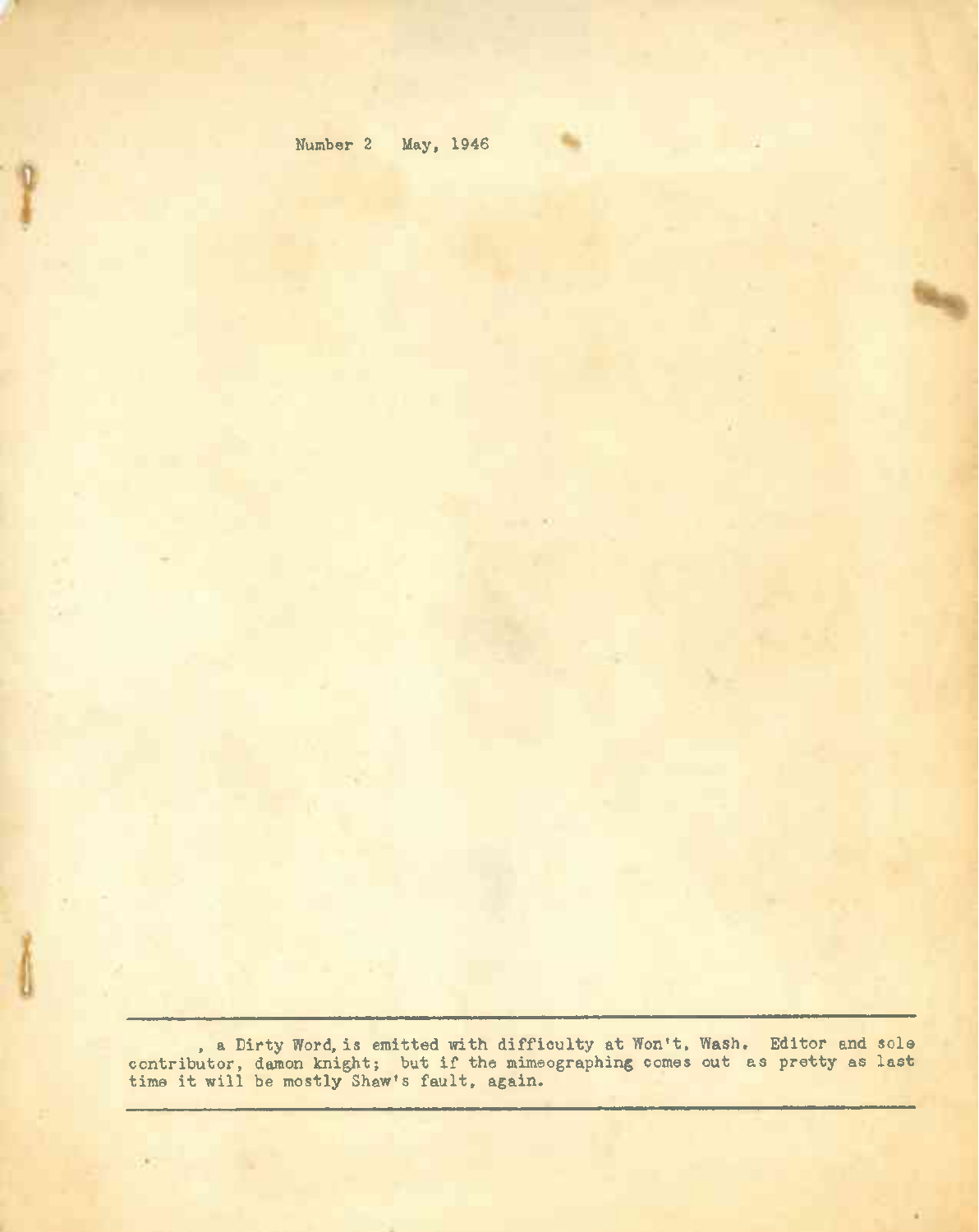MISCELLANEOUS NOTES AND RANDOM COMMENT FROM ALL THE HELL OVER VANGUARD DEPARTMENT

1

It is rapidly appearing that Vanguard contains several of the worstassorted senses of humor in the entire world. First on the list, of course, is Mr. Grassly's: Petulant, as has been earnestly explained to me, was intended as a parody on Vanguard. Then there is Blish's, which, I agree with Kidd, is out of this world; and finally, there is mine. The title of this publication having given rise to a couple of snarls and several pointed silences, I feel it incumbent upon me to explain its derivation in my thinking, lest <sup>I</sup> find myself in the position of being hated for it as illogically as I myself hate Mr. Grassly.

and its predecessor It were both attempts to call attention to the fact that the annotational meanings of magazine titles invariably wear off with use -- so that The Saturday Evening Post comes to mean, not "Mail arriving each Saturday evening", but "Magazine /this size/ /with this sort of cover/ /with this sort of contents/ published on Wednesdays" -- and sc on, without limit. For another example, when PM switched from evening to morning publication, nobody thought it necessary to change the name; the meaning of the name had already changed. And it is to be hoped that no one exists who takes such newspaper titles as The World, The Sun, and The Herald-Tribune literally: such a person would be seriously handicapped.

When Lowndes gets to be Presidente, I intend to ask him for the Commissariat of Censorship, and change all national magazine titles to Flabble, Loopf, Schlagn, and so on, thus extending the semantic advances made by the breakfastfood companies into their most appropriate field. Meanwhile, of course, is by no means a satisfactory solution to the problem, being considerably harder to say than even "The Saturday Evening Post"; but as I said before, it's <sup>a</sup> joke, son.

Wow The Blish and I have so few points of agreement, that it gives me some pleasure to discover in the current Tumbrils that he apparently feels much as I do about Lowndes's whim to disseminate capsule visdom. As Lowndes himself repeats elsewhere, everything profoundly true has been said repeatedly; profundities are distinguished from platitudes only by a lack of currency among the ignorant and shallow. It seems to me that the random use of quotations, out of context and without apnositeness, only debases them; if the practice were widespread, our best thinkers' most concise summetions, which give Lowndes and the rest of us so much pleasure when we discover them independently, would be reduced to the level of Gertrude Colcord's "It's the Little Things that make life interesting." I know that Judy Zissman disagrees with me, for one, but my own reactions to the Agenbite quotations are as follows: a) annoyance at a patent attempt to force me to drop what I am presently reading and read something else; b) insult at the implication that I am not already familiar with the quoted thought, either in the form given or in another; and c) anger at being simultaneously reminded of all the books I have not read, and presented with excerpts which are of no use whatever without their contexts.

Profundity, in short, is a plant that withers when it is uprooted. . . . William Seabrook told the story of how Confucius, full of years, journeyed toward the mountains beyond the Kingdom, there to die alone. At a border outpost a guard recognized the great man and begged him for a single word of wisdom, that his burdens might be lightened thereby. The sage regarded him silently for a moment. then parted his lips. "Wow," he said gravely, and passed on.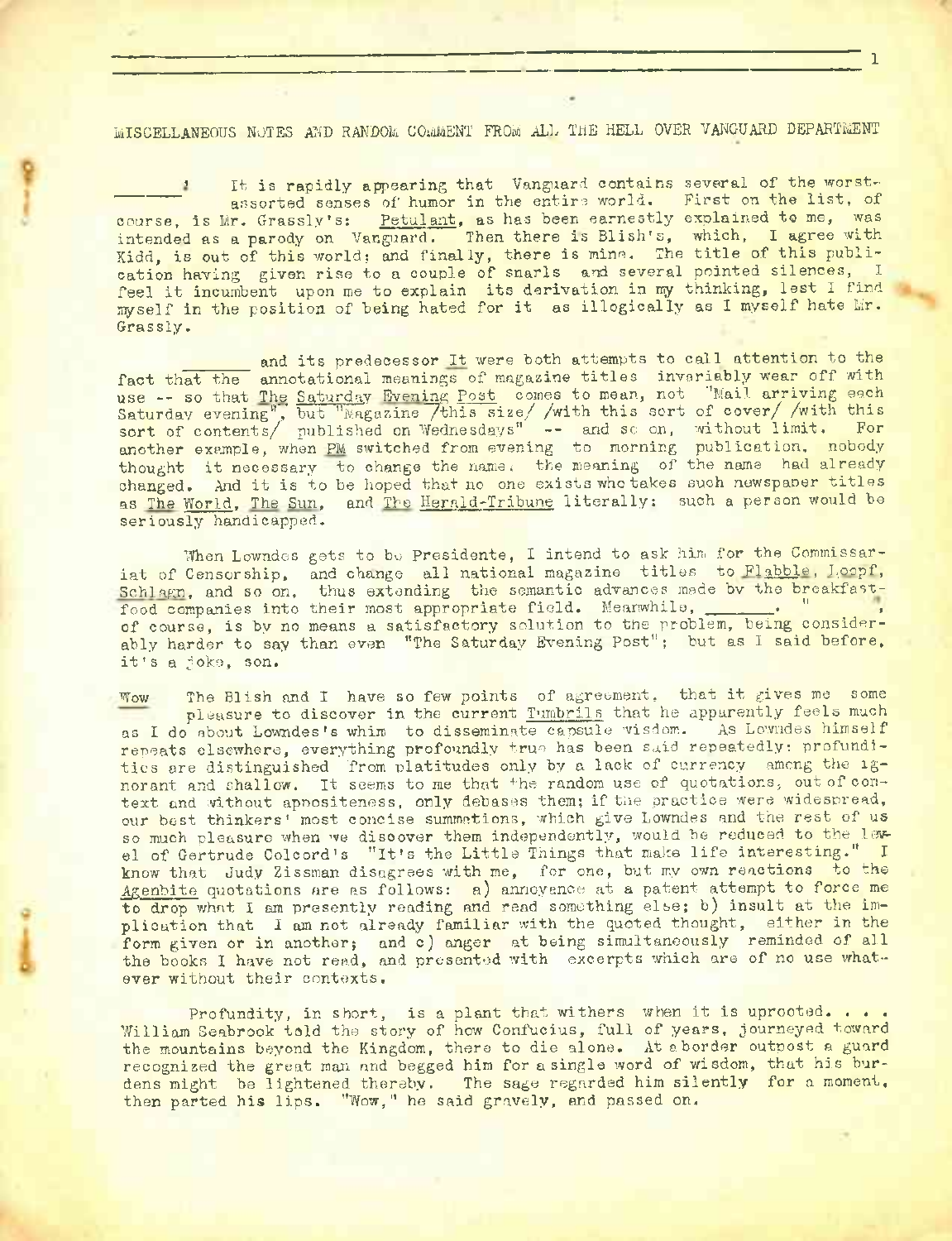A Rose Is a Rose The total effect of my harping on this subject will of course be to make still more people still more hostile to it -- but like Jim says, closed minds . . . Anyway, apropos of Jim's rich ripe remark on Rummin, quoted in this mailing's Yanguard Variorum, read this from Channing Pollock's column in the Journal American: "There is no unbiased evidence to support the contention that the Russians are a freer or happier people than we, or that, even under present conditions, any other people enjoy one-tenth of our freedom and happiness and comfort. On the contrary, every credible witness testifies to and happiness and comfort. On the contrary, every credible witness testifies to the tyranny and hardship in Russia."

the cyramiy and hardship in Russia."<br>The key phrases here are unbiased evidence and credible witness, which look<br>like reports -- that is, descriptions of events in the real world -- but are actually judgments, exactly equated to the final judgment about Russia for which the writer is arguing. What evidence is unbiased and what witnesses are credible? **17.** Pollock has one opinion; Mike Gold has another; Max Lerner has a third. What the statement says in a slightly different form, is this; "The Russians are not freer or happier than we; on the contrary, they are subjected to tyranny and hardship; and the proof is, that all those who say otherwise are biased." One might<br>I say in earth is flat, not round; and the proof is, that everyone who surth is flat, not round; and the proof is, that everyone who a liar." This is an encient misuse of logical method, wellsnip; and the proof is, that all those who say otherwise are biased." One might<br>as well say with earth is flat, not round; and the proof is, that everyone who<br>students a liar." This is mancient misuse of logical method, we dence. But it is also a fairly good clinical example of the sense-free statement. It is useful for the purpose of influencing opinion, but it conveys no intelli-<br>space thout its subject. Basically, it is a simple equation, with the some term gence about its subject. Basically, it is a simple equation, with the same term on both sides of the operation sign.  $A = A$ . I am what I am. A rose is a rose is a rose. <sup>A</sup> rather startling proportion of human utterance, especially on subjects like politics and religion, is sense-free, either because the terms cancel out, key words in themselves meaningless. Some of this flow of plausible or because key words are themselves meaningless. Some of this flow of plausible jabbarwook can be spotted by applying the principles of formal logic, but not all; is the easiest thing in the world to make a logically correct statement that means nothing whatever. The only infallible defense is a knowledge of the science nound nothing whatever. The only infailible defense is a knowledge of the science<br>of meaning. And if I speak with a certain undertone of irritation, it is because I am tired of hearing people tell me that semantics is just a collection of low<br>tricks for winning arguments tricks for winning arguments.



*2*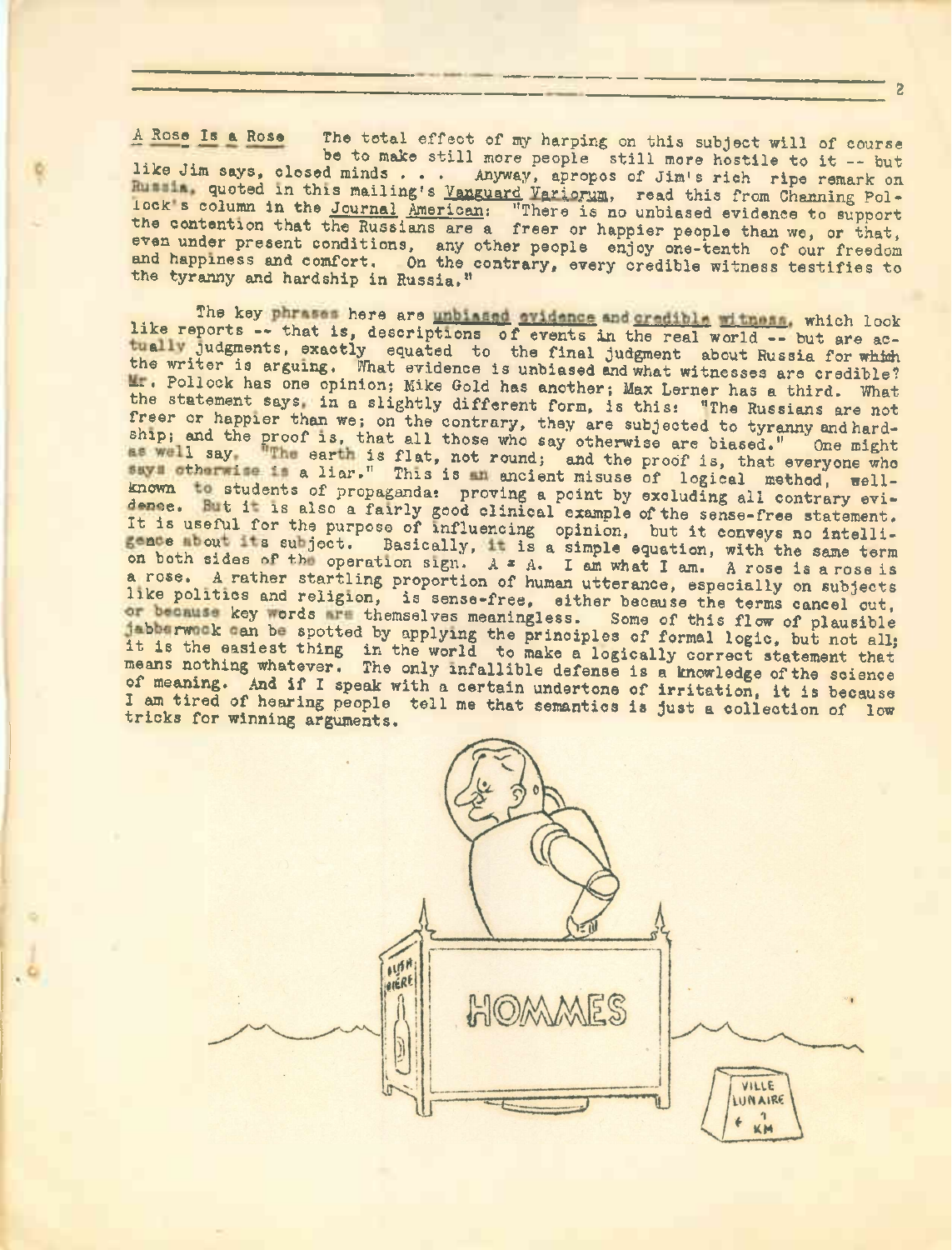Blish on the battlements:

# OEPCITME

. . . Had Lyons used the Roman alphabet instead of the Greek in the title of Thersetes, the effect would have been just the same on readers of your group: "Gawp?" If you had known who Thersetes was, and where he fell in the Odyssey, then you would also have known enough Greek to recognize the name in its own language; for readers do not remember such a character unless they have been interested enough to study the epic in some detail. If you hadn't, as you apparently didn't, then you lost the point of the poem anyhow. That you for your interest; please read our magazine and try us again.

— James Blish, in Tumbrils

Blish, of course, speaks as one who has read the Odyssey. I think this is a fine thing; moreover I wish, as I suppose he does too, that more people could say as much. But I do not believe, as he apparently does, that being able to say it makes one God.

In point of fact, the quoted passage was written with something less than. divine accuracy. 1.: The name is Thersites, not Thersetes. 2.: In its own language it is  $\Theta$ EPIHL, not  $\Theta$ EPSETES. 3.: The character referred to appears in the Iliad, not in the Odyssey.

These are harmless errors, though somewhat startling in their context. What strikes me as offensive about this business is not the faulty preparation of the work, but the attitude which underlies it. Suppose for <sup>a</sup> moment that Blish had placed his character correctly in Homer, had spelled the name properly in English, and had not fallen into the error of assuming that the Greek capital sigma is the same as the Roman capital ess. In all probability, as he says, the reaction in most of Vanguard would have been the same: "Gawp?"

In that case, precisely why was the poem published in Vanguard? So that Blish could thereafter leer down from his Olympian seat and thumb his nose at the ignorant multitudes?

Speaking as one of the Great Unwashed, I say to hell with that.

#### SIGNS & PORTENTS DEPARTMENT, SUPERMAN DIVISION

"'I wanted you alone. On this night of all nights I wanted you alone. Beudag fights in my place now, Gonan. My manhoods needs proving.'

"Starke strained his in the gloom, measuring the ledge, measuring the place where the skiff was moored."

-- Summer Planet

"All rights to material used in this publication are hereby released to the authors."

— Science\*Fiction

Including first publication rights?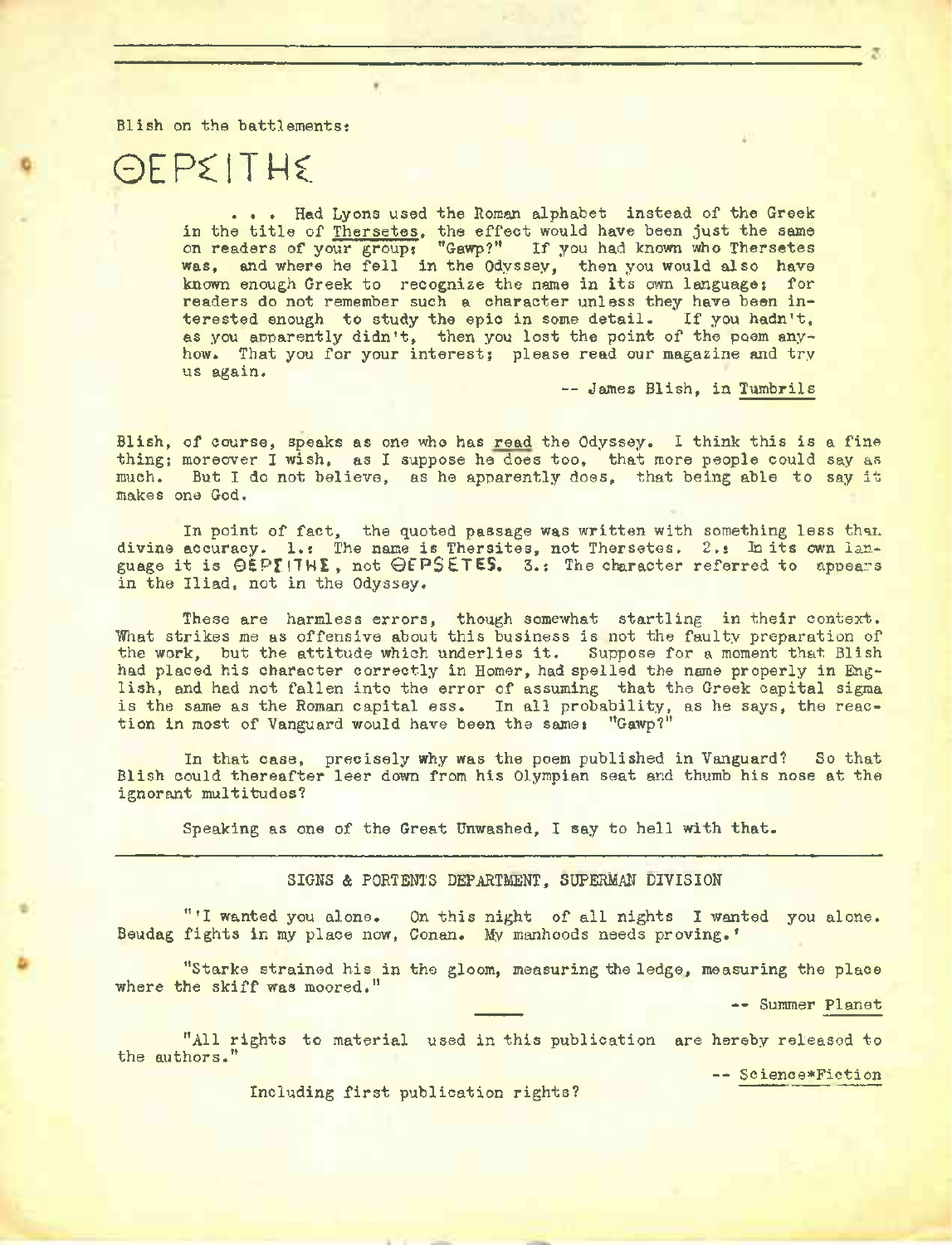#### NIGHTMARE FOR APARTMENT HUNTERS

(With apologies to nobody)

6

It seemed like <sup>a</sup> little thing when it began. We were sitting around, talking about the housing shortage, when A workman came in. They had been tearing up the street all day, and now This guy in overalls came to the door, asking about the tunnel. It ran from our house to the one across the way, <sup>a</sup> brick tube That had settled on the water main, causing a leak. It, wasn't on the plans, he said. And he wanted to know about it. Well, I had built this house, And lived here for forty years. There was no tunnel. But we went down and looked at it. It was there all right, straight as <sup>a</sup> die between Martin's house (frame) And my place (brick). Martin came down, looked at it, and shook his head. He didn't know; he'd only moved in last year, and maybe it was part of his house; He'd have to write the architect and find out. Meanwhile, the workmen wanted to know, What was to be done? Martin didn't know; they didn't know; the Department didn't Finally they locked up their tools and went away. Then we found out about the lights. There were two of them, in my upstairs bedroom, that wouldn't go off. I'd noticed it the day before, and unscrewed the bulbs. Next day, they were in again, And the lights were shining. <sup>I</sup> thought Mary had done it, but I asked her and she said she hadn't. Anyway, that night <sup>I</sup> ripped out the wiring, found <sup>a</sup> short and fixed it. I pulled down the shades and went to bed. Two hours later I woke up. The lamps were on, the shades up, the yellow light streaming out. I tried to pull down the shades, but they whipped out of my hands, wrapped themselves tightly on their rollers. And as <sup>I</sup> looked out of the window, <sup>I</sup> saw that in Martin's house it was the same: Two bright, hot eyes of light were open in the second story. It was, I thought Suddenly, as if those two houses, his and mine, were staring at each other. The next day Martin called me up. We didn't say anything about the lights. I didn't want to, and I guess he didn't either, but he had something more important to say. Early that morning, he'd heard <sup>a</sup> bumping and grinding downstairs, as if someone were trying to break in. He'd gone down to the cellar, and there it was: the tunnel was complete, Though it wasn't big enough for <sup>a</sup> man. There was <sup>a</sup> funny smell in the air, he said. That was all. He quit there, and I didn't press him for details. I started to go down for a look at my cellar, But something warned me away. Sure enough, when Mary went down that night, The rotten steps gave way under her; she broke her leg. With so much to do, <sup>I</sup> couldn't take time to fix the stairs. <sup>I</sup> nailed up the cellar door instead, And left it that way. There was nothing <sup>I</sup> wanted to do in that cellar, anyway.

There was a strange feeling about the house in the next few weeks. Things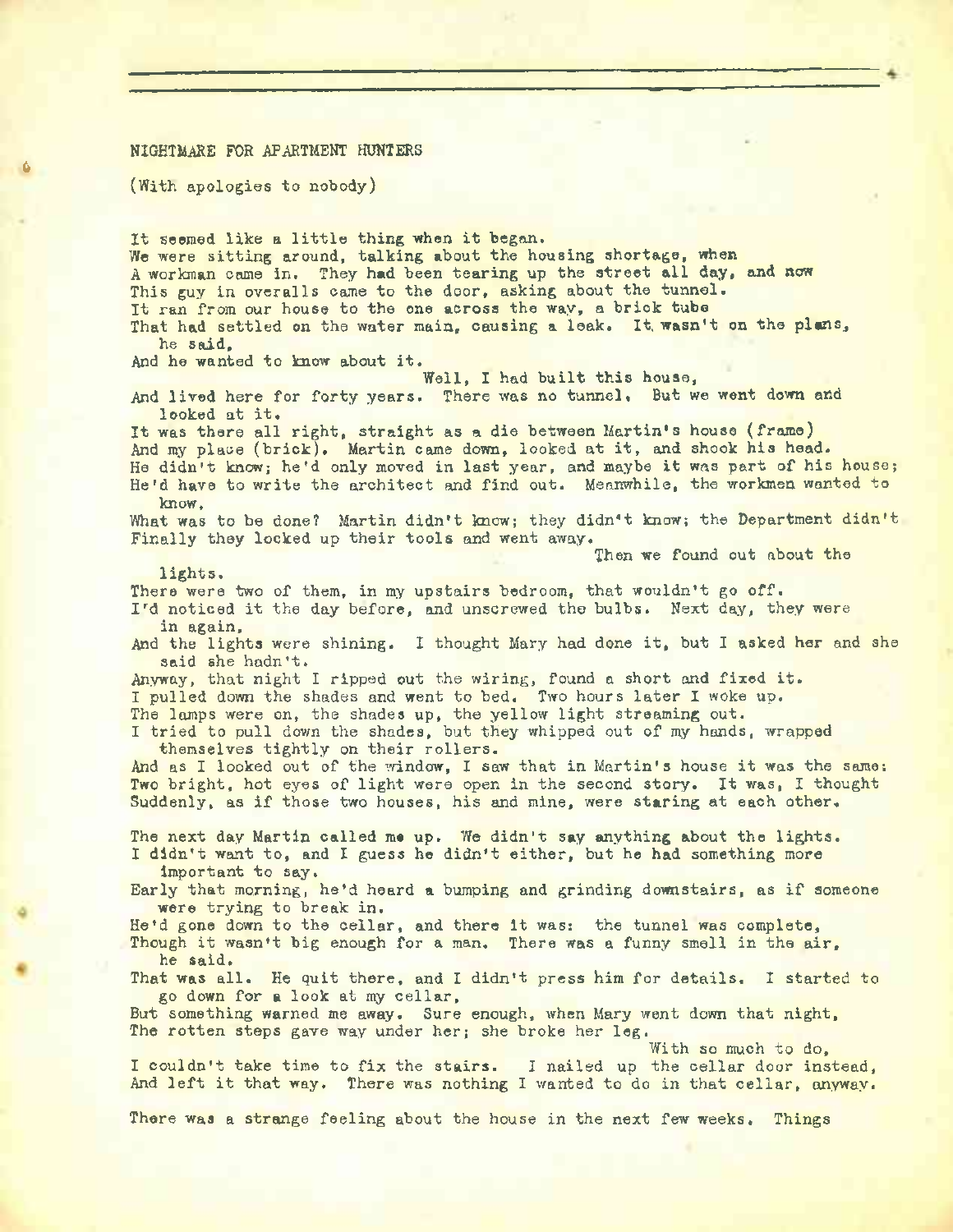Weren't ever where I expected to find them, and the rooms sometimes looked to be odd sizes. . . . odd sizes,<br>Not like the rooms I knew at all. The lights stayed on, in both Martin's house and mine, In spite of everything we could do, until a week had passed. Then they went out, And after that they acted just like any other lights.<br>Martin, I could tell, and after that they acted just like any other fights. Martin, I could tell, Was taking this harder than I was. There was a funny glazed look in his eyes When we met on our walks; but he never said anything to me. Well, time passed, And it started turning warmer. Then one day Martin came over to my place, looking frantic. He wanted to shut his furnace off, he said, and he couldn't do it. I went over with him. The house was sweating warm, even with all the windows open. I followed him to the cellar door, and he opened it like <sup>a</sup> man who's going to the gallows. Below us, the cellar was dark and softly hot, and there were strange smells in it: Clay, and fresh paint, and something like a cross between cement and varnish, all mixed together. We started down, and he lit a match. It went out. We went another step, And that was all. We couldn't go any farther. We turned and ran like a couple of kids, And shut the door behind us. Martin moved out two days later, without waiting for a buyer. Some people named Smith Moved in after awhile, but they didn't stay long. After that nobody lived there. moved in hiter awhile, but they didn't stay long. The house itself Didn't fall into disrepair the way you'd expect. The lawn got ragged, But from the street anyway, the brick and window glass looked as neat and trim As if someone were taking care of them. And there was always smoke from the chimney. That was the worst part; nobody had been feeding that furnace, but it kept on going, Day and night, without <sup>a</sup> letup. I wanted to move; <sup>I</sup> knew it would be <sup>a</sup> smart thing to do. But mv house had quieted down lately, and besides a sort of fascination kept me there. I stayed, but I didn't sleep much of nights. Then the day came when I saw, In the vacant lot adjoining Martin's house, what I'd expected to see. I bought My ticket to Alaska that afternoon, and I haven't been back since. I get <sup>a</sup> newspaper now and then -- Months old -- and they don't talk about the housing shortage any more. There isn't much city news in them, as a matter of fact, only a short reference now and then To the suicide of some rich contractor. I watch the farming news Carefully, reading between the lines, and every now and then I read about something they call A "razing party". I think of little barns and outhouses sprouting amid the rows of corn, just like The tiny brick-and-elabboard cottage in Martin's vacant lot; and I wonder what will happen When bricks and stone cover all the growing land. I don't suppose I'll have much time to wonder. Today I £aw two igloos, Chibouk's and Nakki's, with doorways joined together.

**6**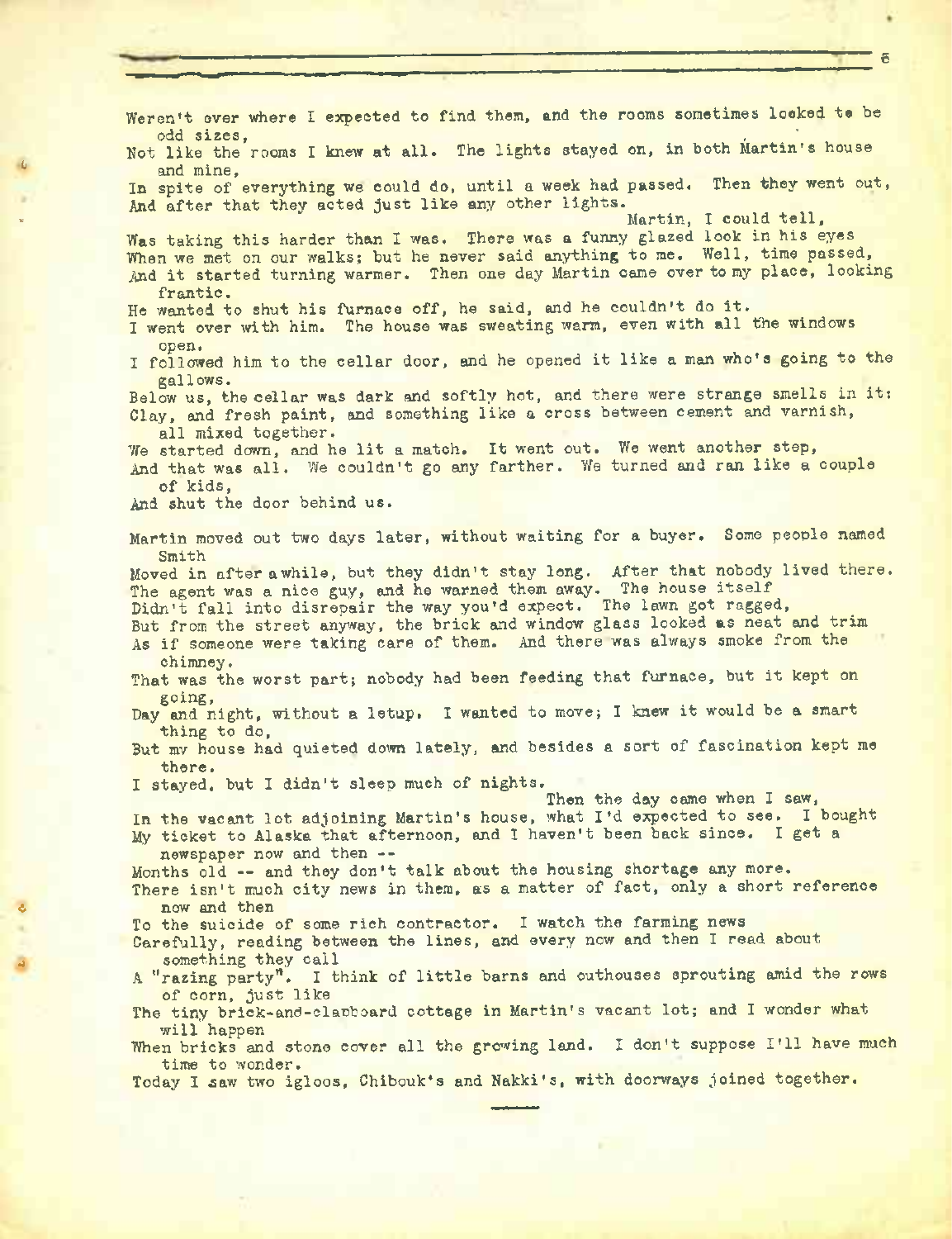### PAGES FROM OUR MEMORY BOOK

(The scene is the Krueger living room. Pajamas, old socks, fan magazines, books, bedclothes and discarded trusses form a jungle in the midst of which we espy' a circle of odd-looking creatures gathered around a table. Some, notably the author are drinking sloe gin and telling dirty jokes; others are reciting poetry, arguing about the NFFF, throwing spitballs at Krueger or cutting out paper dolls. Parts of the conversation, as nearly as we can make it out through the pandemonium,  $g^{\dagger}$ like this: )

EVANS: Now I know there's a lot of talk about the Good Old Days, and some people think there's some psychological hocus-pocus that makes you --

WOLLHEIM: That's because you only remember the good stories. You forget the lousy ones. You see, Everett --

EVANS: -- But I'll tell you how it is with me. <sup>I</sup> buy all the new magazines, but I usually just look at 'em and toss 'em aside. <sup>A</sup> man only has so much time to read, and I'd rather spend it reading the old stories that I love so well.

WOLLHEIM: But look here, E. E. —

ROBINSON: Well, take anothew case. Palmew's ciwculation figuwes, accowding to ABC, wewe a hundwed and tWenty-five thousand fow the whole gwoup. Awe we going to wide the wollew-coastew tomowwow?

EVANS: Oh, shut up, Frankie.

(Saari whispers something to his sloe-eyed girl friend. They laugh.)

LIEBSCHER: Remember the rooster who wore red pants!

- ROBINSON: Why did he weaw wed pants?
- EVANS: Shut up, Frankie.

ELSIE: Gee, are fans always like this?

WOLLHEIM: Well --

(A thundering, as of mighty herds of water-buffalo on the pampas, drowns him out.)

KNIGHT: What was that?

SHAW: That was Abby Lu.

LIEBSCHER: -- And just as the ship was going down for the third time, he said, "This is the end." And <sup>a</sup> voice said, "Sure it is, my end, and you're sitting on it." And he looked down, and there she was, one half all scaly and the other half (whistles)!

ROBINSON: Well, taking it fwom anothew angle, Palmew's ciwculation figuwes, accowding to ABC —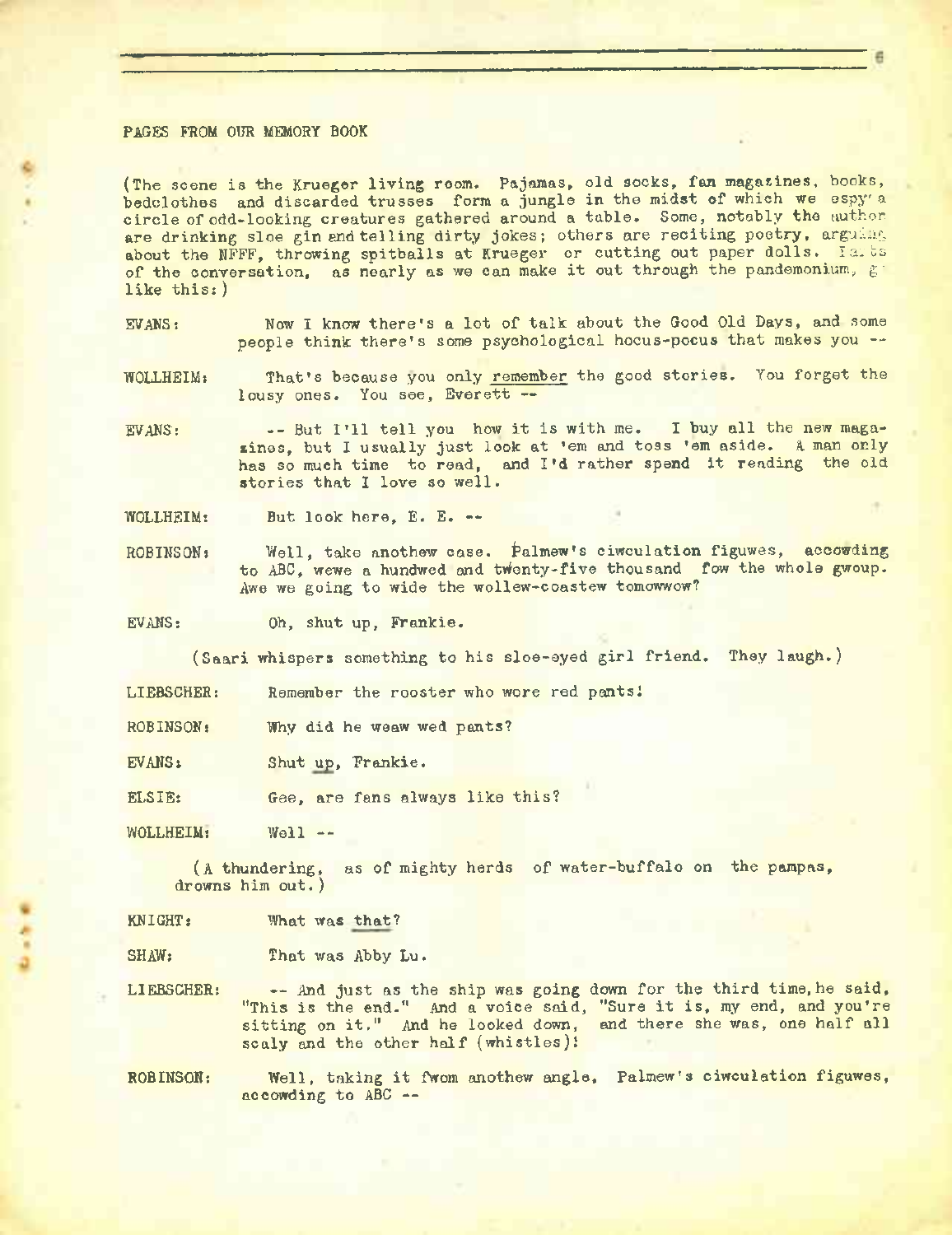LIEBSCHER: Give me a bed sheet, somebody. (He takes it and goes out.)

KNIGHT: Paper shortage?

SHAW: No, he's going to do Shakespeare. Watch.

LIEBSCHER (comes back with sheet draped over hunched body): I am thy father's spirit; doomed for a certain term to walk the night, and, for the day. confined to fast in fires, till the foul crimes, done in my days of nature, are burnt and purg'd away. But that I am forbid to tell '.he secrets of my prison-house, I could a tale unfold, whose lightest wor' would harrow up thy soul; freeze thy young blood; make thy two eyes, like stars, start from their spheres; thy knotted and combined locks to part, and each particular hair to stand on end, like quills upon the fretful porcupine; but this eternal blazon must not be to ears of flesh and blood. (Whips sheet over his shoulder and scuttles out.)

ROBINSON: I've seen that thwee times, and <sup>I</sup> still don't see what's funny.

- EVANS: Oh, for God's sake, Frankie! Now as I was saying, Don, whet you don't seem to realize is the tremendous amount of work we at the Sian Shack have been putting in. Everybody says the N-Triple-F ought to do something, but when you ask 'em what, they don't know. Now my idea is that every fan host ought to have a little poor box --
- KNIGHT: attached to the tinklepot --
- EVANS: and every visiting fan that felt able would put in just whatever he thought was right. Now mind you, I don't mean by that that free visiting among fen should be stopped. I've been on both ends, and I guess I know about it. But what I am saying is  $\rightarrow$

## FOIBLE OF THE DO LEAVERS

(Written under the unfluence of James Bloyshe, but having nothing to do with renascent events in Fubluria.)

Wince there woes a noman ou hide two abovers, and she lowed eatch of thims egarly; but nayther of thims was passified by this estrangement, und so mon day over absense they met to discourse their twable, cusly: -Swill you lover sip? -Neigh, not aye. Wilt yow recease thigh claim? —-Knoti, knether.

So they sparried, and oafter smuch adeux, spinally breached a round contusion, to split: whine she reburned, thay wad squitter up the diddle. This was squeasily dun, and ee stook one-arfe for is blown.

Thus spatters want weal for some wile, untyl the yolkal flayedfeet begorn inspyring halfter the missing whorle. Painicked, the do leaver smut by the bartyrfront, leech warying his misdress. - Love us be red of the heavydence! slyd wan to the loather. - Live us! creed his writhal. And they splooshed hervs into the splater.

Thin they waned stoolking far amother noman.